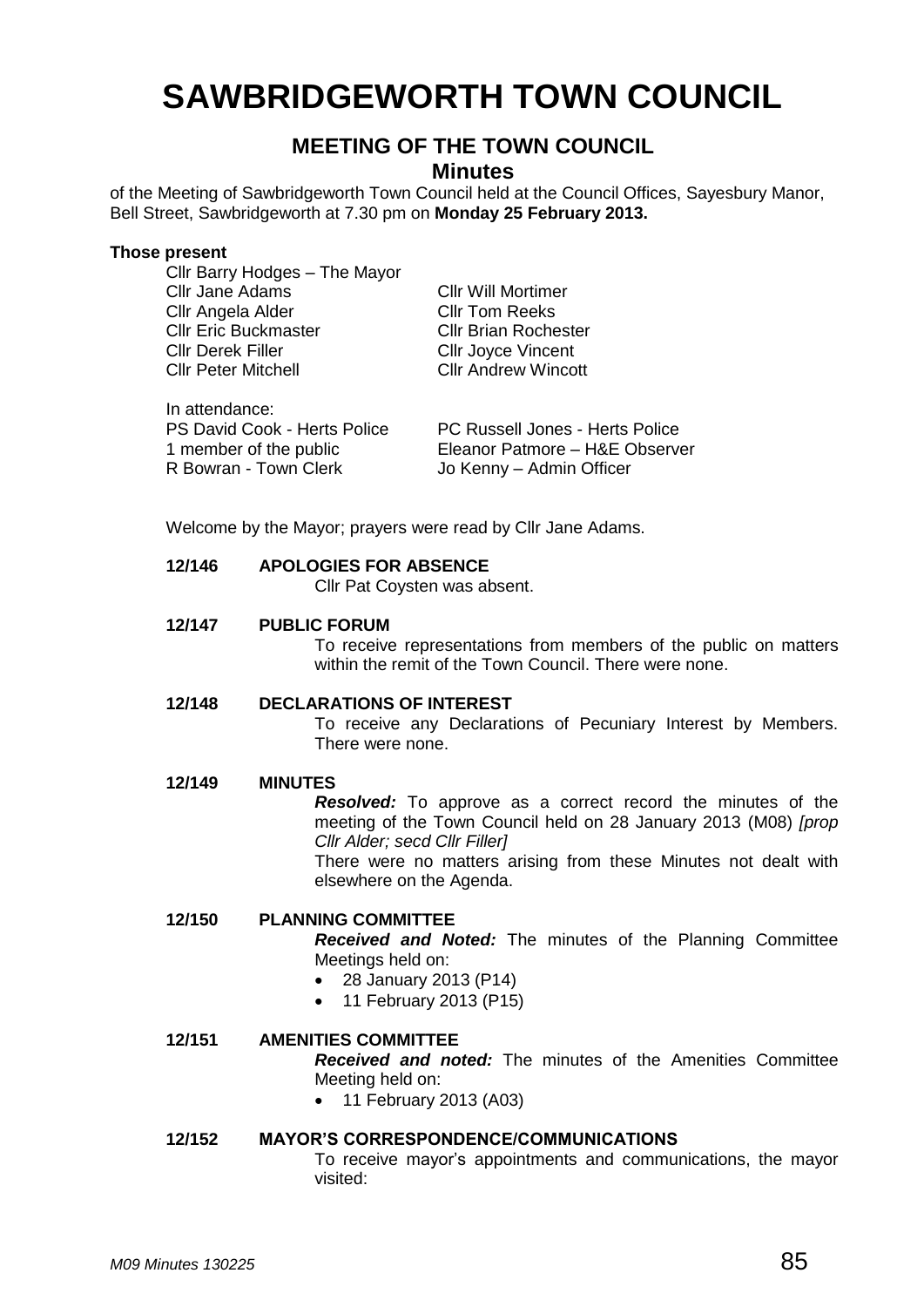- 29 Jan Town twinning meeting
- 04 Feb S.S.A. meeting
- 08 Feb ATC Awards night Chelmsford
- 15 Feb with Clerk to police briefing for May Fayre
- 18 Feb Dedication of Rotary bench at West Road
- 24 Feb Volunteers lunch at Hailey Centre

The mayor announced upcoming appointments:

- 02 Mar Civic Dinner at hertford
- 06 Mar Visit to mandeville School
- 15/16/17 Mar visit by Les Violons de Bry
- 20 Mar Official Opening new offices
- 23 Mar Open Day at new offices
- 26 Mar chair CVS meeting
- 30 Mar Quiz Night at The Manor
- 08 May visit to Bry-sur-Marne for 40 year twinning anniversary

# **12/153 REPRESENTATIVES REPORTS**

To receive representatives reports from:

- o **County Councillor Roger Beeching** o was not present:
- o **District Councillor Eric Buckmaster** reported:
	- o Attending the scouts AGM
	- o EHC full council announced a 1% decrease in council tax
	- o Recycling issues mean that cardboard will probably now be mixed with dry goods
	- $\circ$  The district Plan public consultation has been put back again – until the summer.
- o **District Councillor Will Mortimer**:
	- o Had no comments to make
- o **Hertfordshire Police PC Russell Jones** reported:
	- o No increase in crime following the Christmas period
	- o Recovery of some stolen goods
	- o Theft of a motor vehicle, two on bail
	- o New PCC, for community based policing, an update on policing priorities
	- $\circ$  Community speed watch with members of the public
	- o Some new vehicles, quad bikes and off-road buggies plus new bicycles
	- o Soon to be based at The Cottage
- o **Other Representatives**
	- o **Footpaths Officer Cllr Brian Rochester** reported clearance of a number of footpaths illustrated by photographs

#### **12/154 CLERK'S REPORT**

- **The Manor and The Cottage** Following my report last month the project is currently fourteen weeks late and that there are still a number of significant issues still to be resolved. These mainly surround the lack of communications to be delivered on time. The project is under budget and we have taken a number of steps, all at the expense of the contractors to minimize the impact of this.
- **Farmers Market** The licence we applied for has been rejected and we are currently in discussions with EHDC to resolve the issues they have raised.
- **Community Transport** We have now purchased, with funds from Herts CC, the vehicle we will use for the expansion of our service. Detailed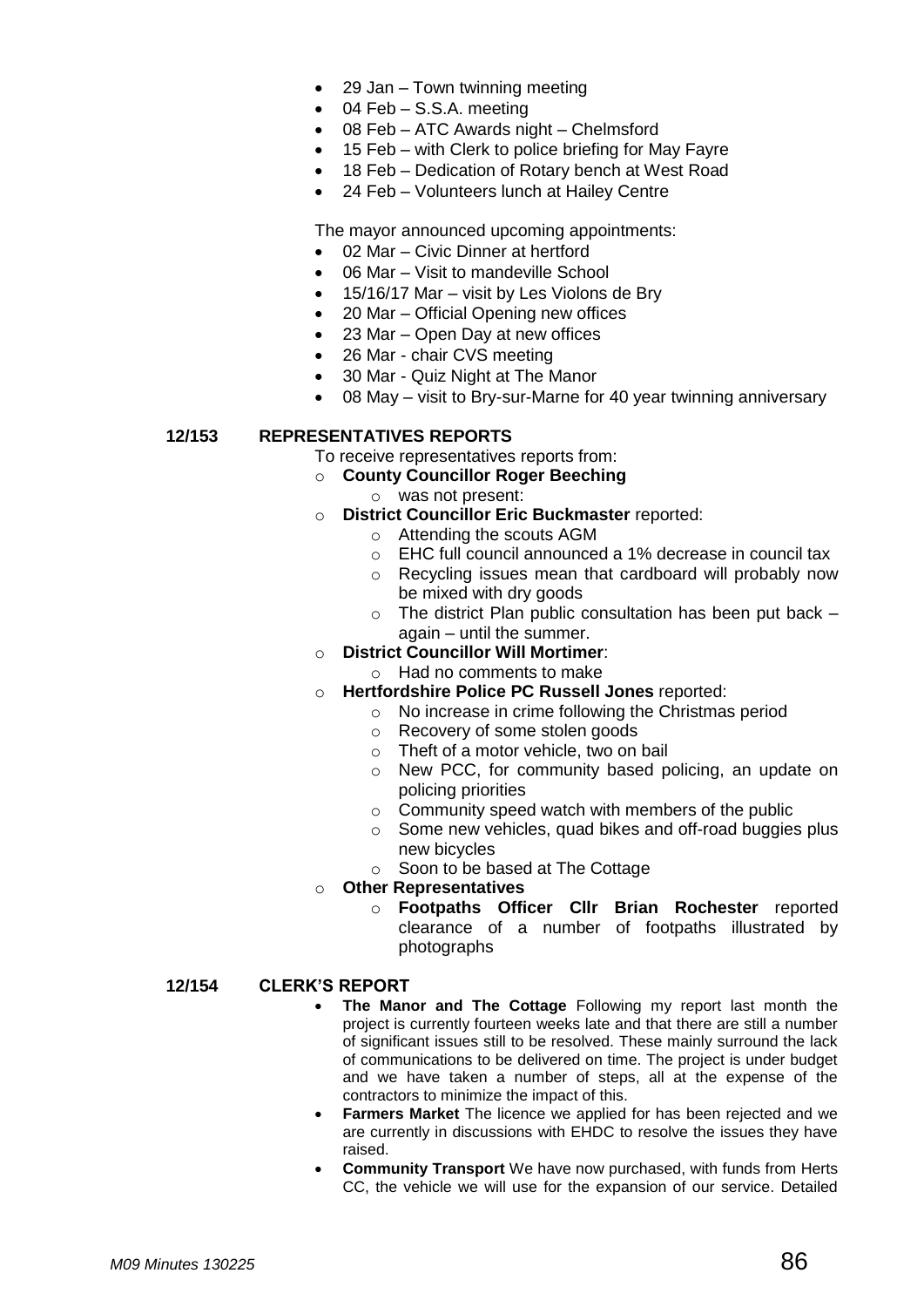routes will be agreed at the steering group meeting on 28 February. Discussions are taking place with the Duckling Centre, Princess Alexandra Hospital and the GP's surgery.

- **Bell Street car park trial** The financial implication is that a subsidy of around £22k will be required to continue the trial into next year. This is budgeted for and incorporated into our precept.
- **Fly Posting** Although we have been successful in stopping the practice of fly posting on the highways, there is an on-going problem opposite The Maltings on Station Road. We have mnade further representation to EHDC and are now advised that they accept responsibility and will take action.
- **War Memorial Refurbishment** The PCC have expressed concerns that they didn't know anything of our plans to refurbish and repair the War memorial. This has been rectified by a letter to the PCC after discussions with St Albans diocese.
- **May Fayre** We have attended the initial police briefing for "Operation Apron 3" and are assured of police support. We have applied for road closures as usual which will be carried out by the town council.
- **"All About Sawbridgeworth"** Are supporting the proposal to consolidate a town wide Events Diary, probably on the town council's web-site.Support has been shown for the Bell Street car park scheme, participation at the Farmers Market and an expansion of the Christmas lights event including additional shopping evenings.

# **12/155 FARMERS MARKET**

Town Project Manager reported that EHDC will now grant us a monthly farmers market licence. Productive meetings with the All About Sawbridgeworth (AAS) alliance of retailers will enable interaction with the market to create a community event. Publicity will be started with Jack FM and new stalls including plant and seed swapping will be introduced.

# **12/156 COMMUNITY TRANSPORT**

The Clerk reported that plans were now advanced for the revision of the Sawbobus "Guide to Timings" and the prosed Sawbobus 2 service to the local hospitals and outlying villages. Discussions had taken place with Princess Alexandra Hospital, the Rivers Hospital, the Duckling Centre and with the GP's Surgery. The services are scheduled to start at the beginning of May 2013.

**12/157**

# **12/158 MAY FAYRE**

PS David Cook reported on Operation Apron 3" briefing. Acknowledged that the poor weather helped in 2012 but confirmed that significant police resources would be applied for this year's event. Some details on actions to be taken with licensed premises, refresher training for officers for public order offences, details of operation of s27 notices and visits to known trouble makers.

# **12/159 ALL ABOUT SAWBRIDGEWORTH**

Town Project Manager reported that AAS now had 341 "likes" on Facebook and was gathering momentum to promoter businesses in Sawbridgeworth. Claire Ramsbotham of Mark David Kitchens is the marketing lead, Heart radio is being used as an advertising medium and there is a proposal to hold a Conference Pear festival. Big issue on market days is a lack of parking and the introduction of a park and ride service is under consideration.